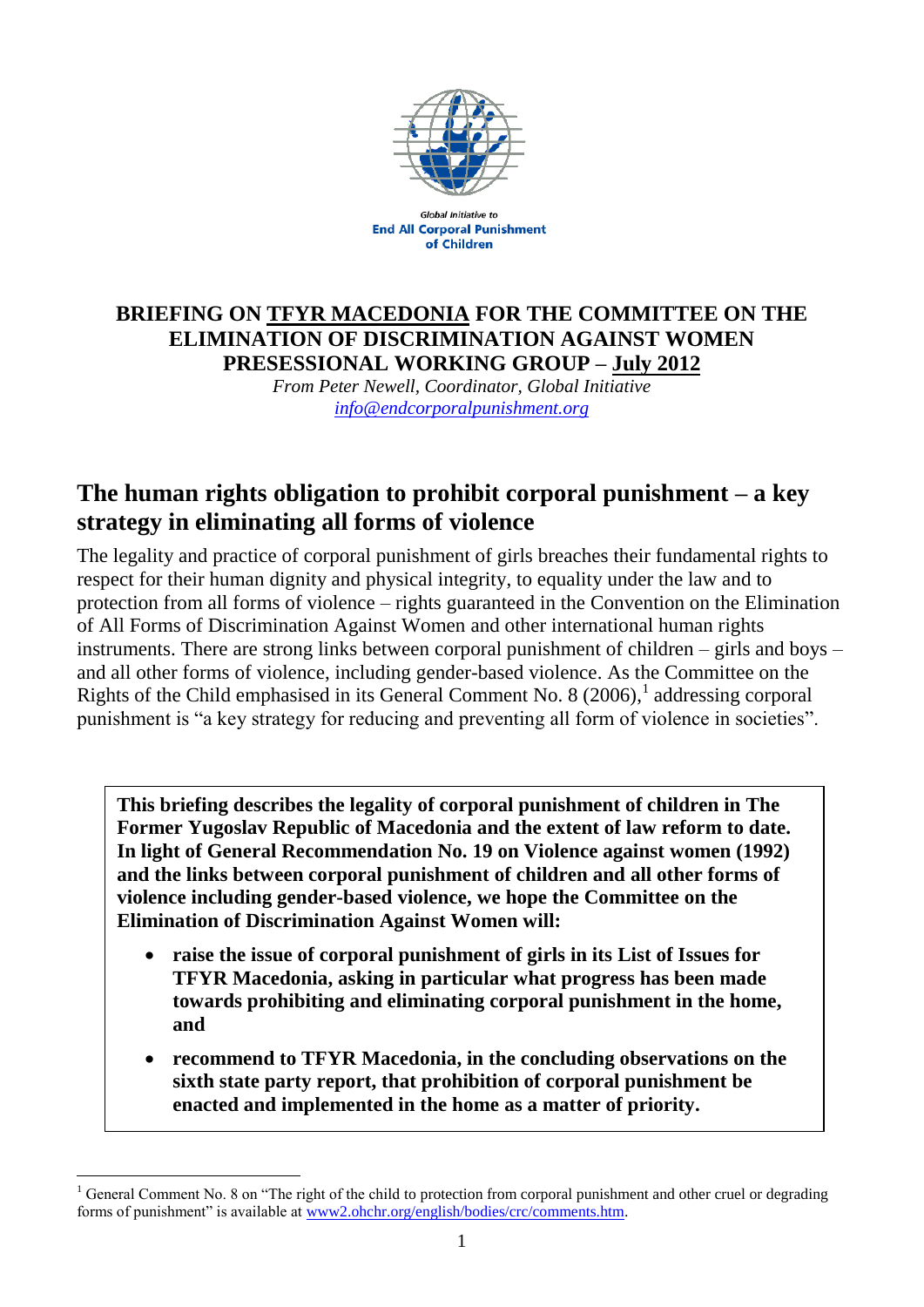## **1 TFYR Macedonia's fourth/fifth report to CEDAW and lawful, violent "discipline" and punishment of girls**

1.1 The fourth/fifth report of Macedonia to the Committee on the Elimination of Discrimination Against Women (24 September 2011, CEDAW/C/MKD/4-5) refers to article 9 of the Law on Child Protection as amended in 2009 and notes that it prohibits "imposing punishments or other kinds of inhumane behaviour" as well as other forms of violence against children (para. 87). However, it does not clarify whether this prohibition is applicable in all settings of children's lives, including within the family. To date, the Global Initiative has been unable to confirm this (or not). We hope the Committee will probe the extent to which the prohibition protects girls from violence inflicted under the guise of "discipline" and punishment within their homes as well as outside of them.

## **2 The law regarding corporal punishment of children in Macedonia**

2.1 In Macedonia, corporal punishment of children is prohibited in schools, penal institutions and care settings, but there is uncertainty as to whether or not recent law reform achieved prohibition in the home.

2.2 Article 9 of the Law on Protection of Children (2000), as amended in 2009, prohibits "all forms of sexual exploitation and sexual child abuse (child pornography, child prostitution), forced procuring, selling or trafficking children, psychological or physical violence and harassment, *punishment or other inhuman treatment*, all kinds of exploration, commercial exploitation and abuse of children that violate basic human freedoms and rights and rights of the child" (emphasis added). Corporal punishment of children is therefore unlawful. But the near universal acceptance of violence in childrearing necessitates clarity in law that corporal punishment is prohibited in all settings, including by parents in the family home: such clarity appears to be lacking. Article 9a, added to the Law in 2009, states that the prohibition applies in public and private institutions but appears to say that its application to individuals only concerns those who are engaged in caring or educating children in a professional capacity, thereby excluding parents within the family home. Similar uncertainty characterises article 130, which provides for persons who inflict punishment and inhuman treatment on children to be fined.

## **3 Government statements on the 2009 law reform**

 $\overline{a}$ 

3.1 Indications are that the Government is committed to protecting children from all corporal punishment but has yet to provide absolute clarity that this commitment extends to all forms of corporal punishment, however light, by parents. The Government accepted recommendations to prohibit corporal punishment "under all circumstances" and "in all areas" made during its Universal Periodic Review in 2009, $^2$  and in its Midterm Report on progress in implementing the recommendations in 2012 drew attention to the above mentioned 2009 law reforms, which came into force in 2010. However, no statement was made clarifying in which settings the prohibition applies. Similarly, when examined by the Committee on the Rights of the Child in 2010 and the European Committee of Social Rights in 2011 (see below), no confirmation was given that the prohibition extends to corporal punishment by parents in the home.

 $^{22}$  5 June 2009, A/HRC/12/15, Report of the Working Group on the Universal Periodic Review: The Former Yugoslav Republic of Macedonia, para. 77(23) ; 25 February 2010, A/HRC/12/50, Report of the Human Rights Council on its twelfth session, para. 595